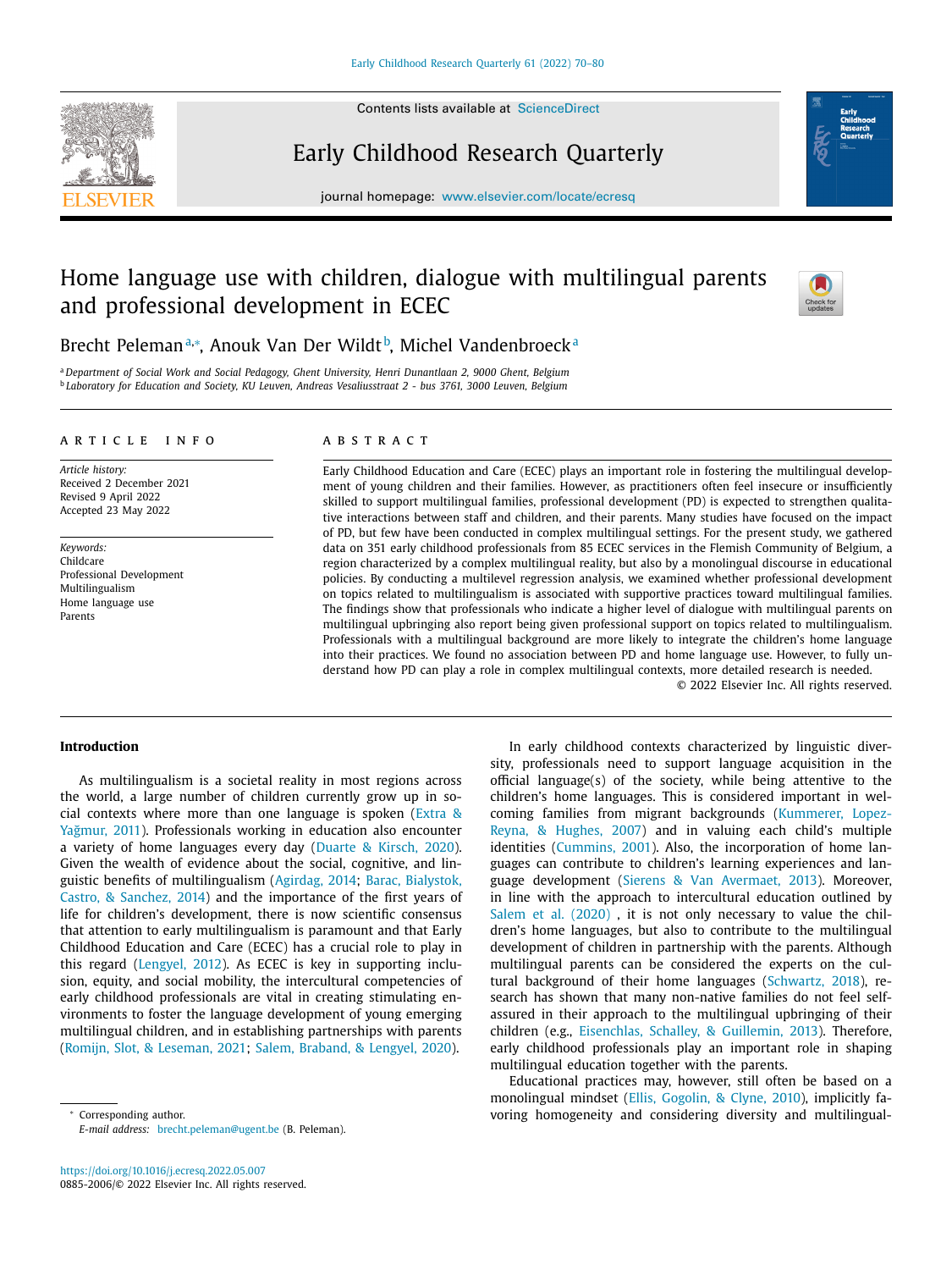ism as problems to overcome, rather than conditions for learning [\(Vandenbroeck,](#page-10-0) 2018). Research suggests that early childhood professionals may be insecure and have little expertise in approaching young children's multilingualism, in supporting parents in multilingual upbringing [\(Chan,](#page-9-0) 2011; Michel & [Kuiken,](#page-10-0) 2014), and in working with non-native families [\(Ragnarsdóttir,](#page-10-0) 2021).

It is now well established that the professional development (PD) of practitioners can make a substantial contribution to fostering their competencies and self-efficacy, and thus to improving quality in ECEC (Egert, Fukkink, & [Eckhardt,](#page-9-0) 2018; Fukkink & Lont, 2007; [Markussen-Brown](#page-9-0) et al., 2017). The potential of PD in relation to multilingualism nevertheless remains largely understudied, compared with, for example, research in the field of language and literacy development (Kirsch & [Aleksic,](#page-9-0) 2018). The present study explores links between the professional development of early childhood practitioners and the use of home languages with multilingual children, as well as the engagement of professionals in entering into a dialogue with multilingual parents about their children's multilingual upbringing.

# **Theoretical background**

# *Home language use in ECEC*

Scholars have focused on the experiences of young duallanguage learners (DLL) in monolingual or bilingual contexts (see e.g., [Raikes](#page-10-0) et al., 2019). Although it is not always clear which aspects of home language instruction account for the positive effects, it is now well established that the use of the home language in early childhood classrooms does not impede the learning of the dominant language. On the contrary, research documents favorable outcomes for the integrative use of the home language in ECEC. In her review of empirical evidence on instructional practices to support DLLs in ECEC, Banse [\(2019\)](#page-9-0) concludes that: "Teacher use of DLLs' home languages may be key in literacy and math learning, as well as with regard to social-emotional development" [\(Banse,](#page-9-0) 2019, p. 9). Halle et al. [\(2014\)](#page-9-0) also found that the use of the child's first language in ECEC is significantly and positively associated with closer relationships with teachers, as well as with other children. Moreover, combined exposure to and instruction in both a child's home language (L1) and the main language in society (L2) has also been found to benefit language outcomes of Spanish-English children in both languages in U.S. (Latino) early childhood contexts (e.g., [Collins,](#page-9-0) 2014; [Partika](#page-10-0) et al., 2021; [Raikes](#page-10-0) et al., 2019). This is crucial in the light of counteracting language loss. Indeed, when young children are immersed in a new language in an educational setting, they risk losing their home language and this may, in turn, affect familial bonds and communication [\(Fillmore,](#page-9-0) 2000). As noted by De [Houwer](#page-9-0) et al. (2018) , frequent and high-quality home language input to children is a vital enabler of home language maintenance. Furthermore, knowledge of children's home language can provide practitioners with an extra advantage in creating culturally and linguistically sensitive environments, which can in turn foster the early childhood [experiences](#page-9-0) of non-native children (Espinosa & Magruder, 2014; [Kummerer](#page-9-0) et al., 2007).

In contrast to the consensus on the importance of L1 support, according to Kirsch [\(2021\),](#page-9-0) very few studies on effective language supporting strategies and the positive effects of integrative home language use have been conducted in multilingual settings, where the linguistic diversity is more complex than the way in which bilingual contexts are often portrayed. Moreover, research on the youngest children in ECEC (0–3 years of age) remains scarce, as most studies have examined the outcomes for children from 4 to 5 years old and above. This is startling, considering that recent studies confirm that children can learn 2 or more languages perfectly well from a very young age (Ferjan [Ramirez](#page-9-0) & Kuhl, 2017b, p. 39) and that growing up in multiple languages has many benefits for children's cognitive and social development. For example, multilingual children are often good at mentally demanding processes such as staying focused and ignoring distractions, switching attention, and retaining information [\(Barac](#page-9-0) et al., 2014). In addition, multilingual children practice empathy by constantly having to consider which language they will speak to whom. They learn to empathize with others and are well able to observe changes in the social context. Moreover, multilingual children have it easier to build good relationships with all their family members and to access multiple communities through their different languages [\(Agirdag,](#page-9-0) 2014). Exposure to frequent high-quality input from each language is crucial from an early age onwards (De [Houwer,](#page-9-0) 2020), since infants' innate neural ability to distinguish phonetic units in all languages declines at 12 months of age and will be limited to the language or languages they hear frequently (Ferjan [Ramirez](#page-9-0) & Kuhl, 2017a). In this regard, it should be noted that exposure to more than one language in the early years does not cause confusion in young children and that these children reach language milestones in a timeframe similar to that of children who learn only one language. Research also shows that children's total vocabulary across their different languages is usually comparable or higher tot that of their monolingual peers [\(Grosjean,](#page-9-0) 2010). Consequently, the role of ECEC professionals working with the youngest multilingual children is of utmost importance.

According to [Gogolin](#page-9-0) (1997), however, teaching practices may be characterized by a "monolingual habitus" when teachers unconsciously view monolingualism as the norm, and multilingualism as a deviation from it. This orientation is marked by an unwitting disregard for hybrid language practices, rooted in a notion of cultural and linguistic homogeneity. [Lengyel](#page-9-0) (2012) states that this also holds true for early childhood education. Kirsch and Aleksic (2018) therefore, argue that [practitioners](#page-9-0) should be supported in this regard, so that they become familiar with dynamic conceptions of multilingualism, gain awareness of the monolingual habitus, and are able to reconsider their own beliefs regarding multilingualism.

## *Dialogue with multilingual parents*

According to Salem et al. [\(2020\)](#page-10-0) , promoting multilingual development requires not only valuing children's home languages, but also establishing cooperation with the parents. Research on the relationship between parents and professionals in ECEC has, for several decades, focused on the notions of partnership [\(Alasuutari,](#page-9-0) 2010), mutuality, reciprocity, and shared decisionmaking (Rouse & [O'Brien,](#page-10-0) 2017). However, as the relationship between parents and professionals is characterized by power asymmetries (e.g., [Spivak,](#page-10-0) 1988), it is necessary to acknowledge that it is not so much about creating an equal partnership as it is about the constant search for how to create moments of reciprocal dialogue in an unequal relationship (Van Laere, Van Houtte, & [Vandenbroeck,](#page-10-0) 2018). Asymmetrical power in the relationship between parents and professionals emerges as a barrier to creating partnerships. This often appears as a perception of the professionals as experts, both by parents and by the professionals themselves [\(Norheim](#page-10-0) & Moser, 2020). From this point of view, professional knowledge is prioritized over parental knowledge about the children [\(Einarsdóttir](#page-9-0) & Jónsdóttir, 2019). Norheim and Moser (2020) show that this notion of [professionals](#page-10-0) as experts is found across cultures.

However, given that ECEC professionals generally have low professional status and low societal appreciation, the "professional as expert" discourse may not be the only driver behind the asymmetrical relationship between parents and professionals. As [Einarsdóttir](#page-9-0) and Jónsdóttir (2019) point out, there are indeed many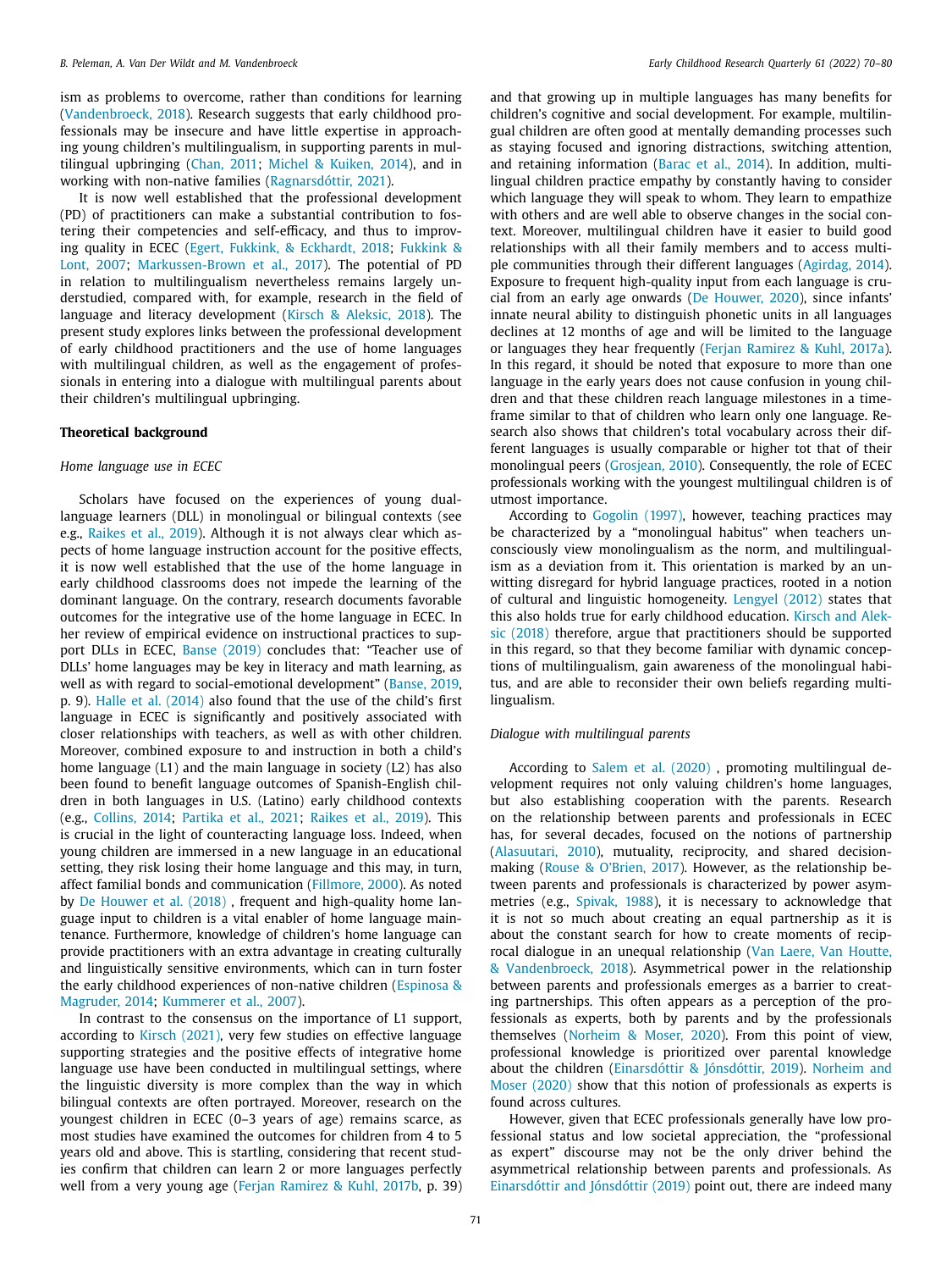levels of power involved in the relationship between parents and professionals. Given that parents are often confronted with unequal financial, social and cultural resources, equality is hardly conceivable. Moreover, the subordinate position in which parents find themselves makes them more likely to adjust their own expectations to the implicit and explicit rules, norms and routines of childcare (Van Laere, Van Houtte, & [Vandenbroeck,](#page-10-0) 2018).

Communication in itself is often a major difficulty for parents and for professionals in establishing a reciprocal dialogue. For example, [Norheim](#page-10-0) and Moser (2020) found that while parents expressed a wish to build partnerships with educational professionals, they often experienced a lack of opportunities to communicate with them, most often due to a language barrier. A literature review by Aghallaj, Van Der Wildt, [Vandenbroeck,](#page-9-0) & Agirdag (2020) shows that parents from language minorities encounter linguistic and cultural discontinuity, which may contribute to them feeling less welcome or accepted, and perceiving interactions with professionals as more challenging (Cheatham & Santos, 2011). In this regard, a readiness for [communication](#page-9-0) [\(Salem](#page-10-0) et al., 2020, p. 3) and a willingness to enter into dialogue with immigrant parents (Adair & [Tobin,](#page-9-0) 2008, p. 137) in ECEC is needed. Such a dialogue should focus on getting to know each other, sharing beliefs and exploring what is important to all parties, as well as with regard to the multilingual development of the children [\(Nemeth](#page-10-0) & Erdosi, 2012). By engaging in these conversations, professionals not only learn about a family's linguistic repertoire, goals, and expectations, but also have the opportunity to express their positive attitudes toward language and multilingualism (Mary & [Young,](#page-10-0) 2017, p. 10).

Non-native parents do not always feel confident in their approach to the multilingual upbringing of their children [\(Eisenchlas](#page-9-0) et al., 2013), as they may be insecure and anxious about their parental role and troubled by linguistic issues, such as the possible inability to transfer their heritage language to their children (De [Houwer,](#page-9-0) 2015; Sevinç & [Dewaele,](#page-10-0) 2018). The review by Aghallaj, Van Der Wildt, [Vandenbroeck,](#page-9-0) & Agirdag (2020) illustrates that while some non-native parents would like for their children to have a multilingual education, others prefer their children to be educated solely in the majority language, even though professionals are committed to promoting home language use in the service. Accordingly, the discussions with different parents about educational and linguistic practices may produce disagreements that, in addition to [communications](#page-10-0) skills (Slot, Halba, & Romijn, 2017), call for ECEC professionals to have negotiation skills in order to construct meaningful practices and true partnerships with parents [\(Vandenbroeck,](#page-10-0) 2009).

# *Professional development*

Creating stimulating early childhood environments that simultaneously address the multilingual development of young children and establish partnerships with parents, requires ECEC practitioners to have intercultural competencies [\(Romijn](#page-10-0) et al., 2021; [Salem](#page-10-0) et al., 2020). In many countries, ECEC professionals increasingly work with families with culturally and linguistically diverse backgrounds [\(Norheim](#page-10-0) & Moser, 2020), they therefore need thorough knowledge of the social and cultural reality of these families, and are expected to pay specific attention to those having migrant, minority, or vulnerable backgrounds (Silva, Bajzáth, [Lemkow-Tovias,](#page-10-0) & Wastijn, 2020). Research suggests that professionals may feel uncertain and may have little expertise in working in linguistically diverse ECEC contexts [\(Chan,](#page-9-0) 2011; Michel & Kuiken, 2014), but that they may also [overestimate](#page-10-0) their own knowledge base [\(Cunningham,](#page-9-0) Zibulsky, & Callahan, 2009). Engaging ECEC practitioners in processes of professional development (PD) can make a substantial contribution to improving quality in ECEC [\(Egert](#page-9-0) et al., 2018; [Fukkink](#page-9-0) & Lont, 2007; [Markussen-](#page-10-0)Brown et al., 2017). Indeed, there is now a general consensus about the relationship between PD and the enhancement of process quality, defined as meaningful interactions between adults and children, and between parents and professionals [\(OECD,](#page-10-0) 2021).

Professional development encompasses a broad spectrum of learning opportunities for ECEC professionals, ranging from initial pre-service training leading to formal degrees and qualifications, to many forms of in-service training activities for professionals already in the job [\(Egert](#page-9-0) et al., 2018; [Sheridan,](#page-10-0) Edwards, Marvin, & Knoche, 2009). The latter types of training are often referred to as "continuous or continuing professional development" (CPD). Research has identified specific points of attention in order for CPD to be successful, including that it should be well integrated into individual centers' practices, in order to meet the actual needs of the professionals involved [\(Peleman](#page-10-0) et al., 2018). CPD aimed at improving pedagogical quality is best realized by giving staff the opportunity to learn in groups, where they can reflect on their own practice and where a pedagogical coach or supervisor supports this process. [Brunsek](#page-9-0) et al. (2020) concur, and found that internal PD (such as coaching) is more effective than external PD (such as following a course or workshop), as a coach provides opportunities to reflect on the participants' practice through individualized attention and feedback in a collaborative way. This was also found to be crucial in the meta-analyses of Egert et al. [\(2018\)](#page-9-0) and by [Markussen-Brown](#page-10-0) et al. (2017). Internal PD enhances reflection, which is particularly important with regard to working with families and children from vulnerable backgrounds (De [Gioia,](#page-9-0) 2015; Peeters & [Vandenbroeck,](#page-10-0) 2011; Peeters & [Sharmahd,](#page-10-0) 2014).

Furthermore, studies on CPD also highlight that programs combining internal and external PD through a mixture of workshops, courses, and on-site support may be very effective in terms of quality improvement [\(Egert](#page-9-0) et al., 2018; [Markussen-Brown](#page-10-0) et al., 2017; [Sheridan](#page-10-0) et al., 2009). Indeed, Slot, Romijn, and Wyslowska (2017) also found that the most [successful](#page-10-0) CPD interventions rely on more than one strategy. By employing a wide range of training modalities and learning opportunities, the different learning styles of individual participants can be addressed, offering the potential to increase the effect of an intervention. These findings indicate that focusing solely on external PD may not yield the greatest impact on ECEC practice.

Lastly, it is crucial that CPD programs are evidence-informed and well-embedded in a curricular framework. In the European review on effective CPD in ECEC commissioned by [Eurofound](#page-9-0) (2015) , CPD initiatives based on the active engagement of practitioners and on peer exchanges within a shared scientific framework proved to be the most effective.

It needs to be noted, however, that research on CPD with a focus on [multilingualism](#page-9-0) in early childhood is still scarce (Kirsch & Aleksic, 2018).

## *Research questions*

The current study aims to explore the links between the (inservice) professional development of ECEC practitioners with a focus on multilingualism, and 2 important aspects in creating a positive, welcoming, and stimulating ECEC environment for multilingual families. First, home language use in interaction with multilingual children, and second, engaging in a dialogue with multilingual parents. By focusing on the youngest children in ECEC (0–3 years old), this study attempts to shed light on the factors that support the development of emerging multilingual children and their families.

The first research question explores the relationship between professional support (on topics related to multilingualism) and home language use in interactions with multilingual children. We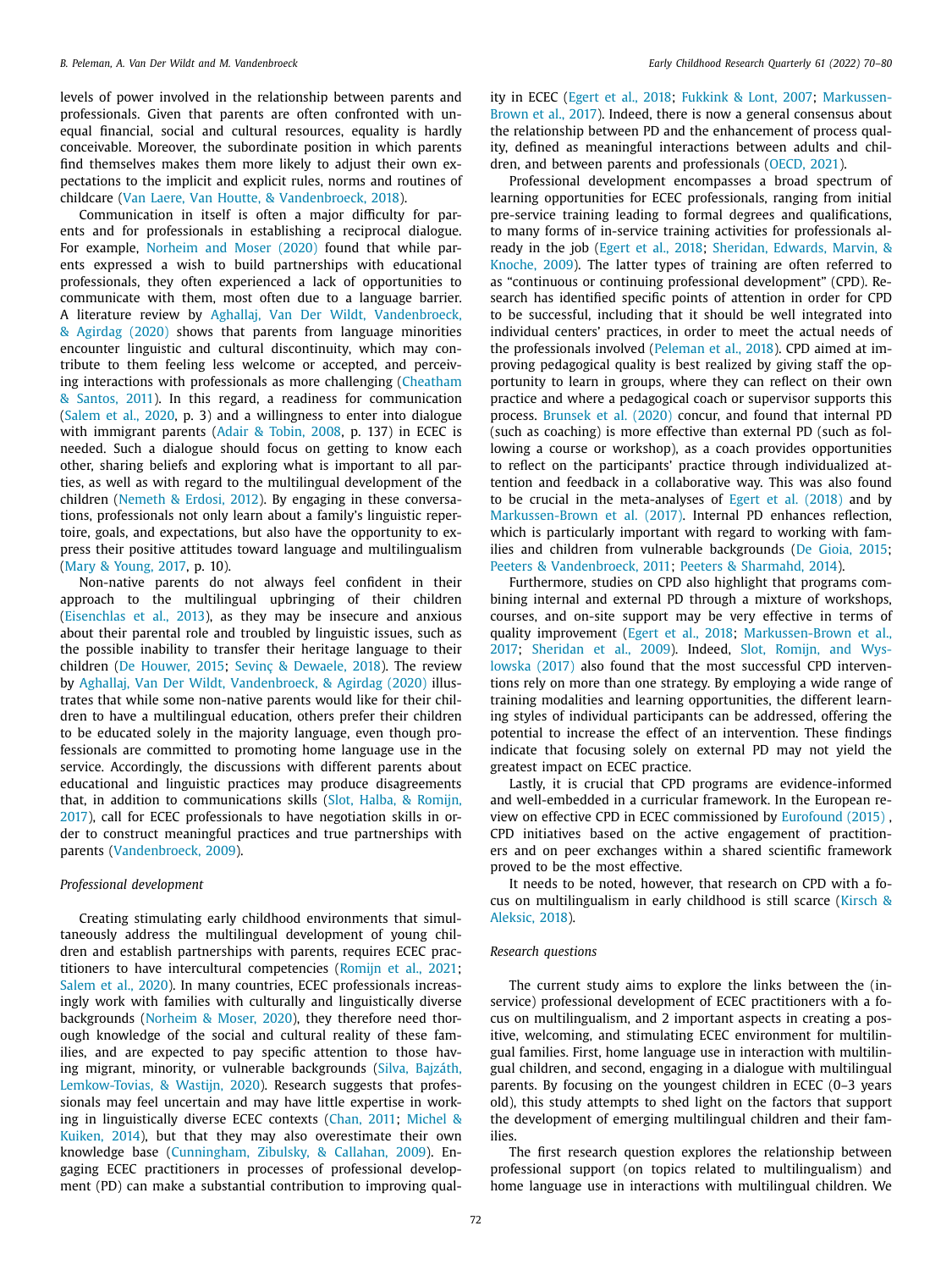hypothesize that professionals who have been given support on topics related to multilingualism are more likely to use children's home languages during interactive moments. A second, additional hypothesis is that this relationship is weaker for professionals who have only received external support (by attending external courses, training, or workshops) compared with those who have received a combination of internal and external support.

The second research question looks at the relationship between professional support (on topics related to multilingualism) and engaging in a dialogue with multilingual parents about multilingual upbringing. We hypothesize that professionals who have been given support on topics related to multilingualism are more likely to enter into communication with multilingual parents in this regard. A second, additional hypothesis is that this relationship is weaker for professionals who have only received external support (by attending external courses, training, or workshops) compared with those who have received a combination of internal and external support.

## *Research context*

Flanders (the Dutch-speaking community of Belgium) is an interesting context for the study of these issues. While Dutch is the official language, in 30% of the births in 2020, the language between mother and child was not Dutch, and 30% of the children born in Flanders in 2020 had a mother of non-Belgian origin [\(Opgroeien,](#page-10-0) 2021a). In large cities such as Antwerp and Brussels, more than half of the 0–5-year-olds have home languages that are not Dutch. The other most widely used languages in family contexts are French, Arabic, Turkish, Romanian, English, Polish, and Berber [\(Opgroeien,](#page-10-0) 2021a). Despite the multilingual reality of Flanders, the childcare sector consists mainly of Dutchspeaking providers and staff, and policy measures to support a foreign home language are virtually absent. More than half of the children (54%) regularly attend licensed and publicly funded childcare from birth to the age of 3[\(Opgroeien,](#page-10-0) 2021a). All regulated facilities must meet the same structural quality characteristics, which are centrally monitored. The adult to child ratio is set at 1 adult per 8 children, but there are no regulations regarding group size or age range of the children in a group. Childcare services are free to choose how they arrange the groups. Process quality varies from one facility to another. In 2016, a large-scale baseline study on the quality of childcare in Flanders was carried out as part of the MeMoQ (Measuring and Monitoring Quality) project commissioned by the governmental agency for childcare, "Child and Family" [\(Hulpia](#page-10-0) et al., 2016). The study showed that scores for emotional support on the CLASS-Infant instrument (Hamre, Karen, Paro, Pianta, & [LoCasale-Crouch,](#page-9-0) 2014) and the CLASS-Toddler instrument (La Paro, [Hamre,](#page-9-0) & Pianta, 2012) were moderate to good. By contrast, educational support was moderate to low. Both emotional and educational support (in particular the dimensions related to language support) were significantly lower in groups with more children than average, when their home language was different to the official one in the ECEC-service [\(Hulpia](#page-10-0) et al., 2016).

#### **Methodology**

# *Sample and data collection*

The data used here originate from a survey in 85 childcare services in Flanders, carried out as part of the "Pro-M" project (2018– 2022). This inter-university research project studied multilingualism in the early years, with a specific focus on the relationship between early childhood professionals and multilingual parents. Between October 2018 and March 2019, a total of 161 center-based childcare services were contacted, of which 85 (52.8%) agreed to participate. Services were selected by means of a stratified twostage sampling method. First, 19 municipalities in Flanders and Brussels were selected, because they have a high proportion of mothers who do not speak the dominant language (Dutch) to their child. Second, childcare services were randomly selected in each of the 19 municipalities. These selected services were then contacted by phone to inform them about the study and invite them to participate. The service leaders or directors were subsequently sent an information letter via email, which they could use to inform the childcare workers about the study. The email also included a response form for the childcare services to confirm or decline their participation in the study. All the childcare workers from the 85 services that consented were then invited to take part in the survey via a URL that allowed them to complete the questionnaire on any computer, tablet or smartphone with an internet connection. A paper version of the questionnaire was provided for childcare workers with limited access to the Internet. This resulted in a final sample of 351 professionals (69 of whom also have a coordinating role) completing the survey, representing 56% of the 628 practitioners working in these services.

# *Survey design*

The electronic survey was developed in close collaboration between the researchers from the 4 universities within the "PRO-M" project, using the Qualtrics XM software. It consisted of 7 overarching sections: (1) Language Policy (72 items questioning practices and beliefs toward children, parents and colleagues); 2) Beliefs about Language and Language Development (15 items); (3) Relationship with Parents in General (14 items); (4) Beliefs about Multilingualism and Diversity (22 items); (5) Collaboration with the Public Library (10 items); (6) Professional Support (12 items); (7) Personal Information (9 items). The survey was administered in Dutch and pilot tested in a convenience sample of 7 professionals to test its flow, ease of administration, clarity and validity. The survey was revised according to the feedback. Data were exported from the Qualtrics software and then imported and analyzed using the IBM SPSS Statistics software version 27.

Given the comprehensiveness of the survey and in line with the concrete research objectives, the following sections were used for the present study: (1) Language Policy (linguistic practices toward children and parents); (6) Professional Support; (7) Personal Information. Hereafter, we describe how the different variables were constructed and prepared for analysis.

# **Measurements**

#### *Dependent variable 1*

The first dependent variable is "use of home language with children." A 5-item scale was constructed, consisting of the following items: (1) I greet/welcome multilingual children in their home language; (2) I read books to the children in languages other than Dutch; (3) When I read out loud, I deliberately use a few words from the different home languages of the multilingual children; (4) When I am alone with a multilingual child, I deliberately use a few words from the child's home language; (5) During a group activity, I deliberately use a few words from the different home languages of the multilingual children. These items stem from the survey section on linguistic practices toward children and were answered on a 5-point Likert scale: "never," "hardly ever," "sometimes," "often," and "always."

Item correlation substitution was performed for missing values [\(Huisman,](#page-9-0) 2000). Missing values for an item were replaced by the value of the item correlating most highly with that item. This reduced missing values from 7% missing for at least one of the orig-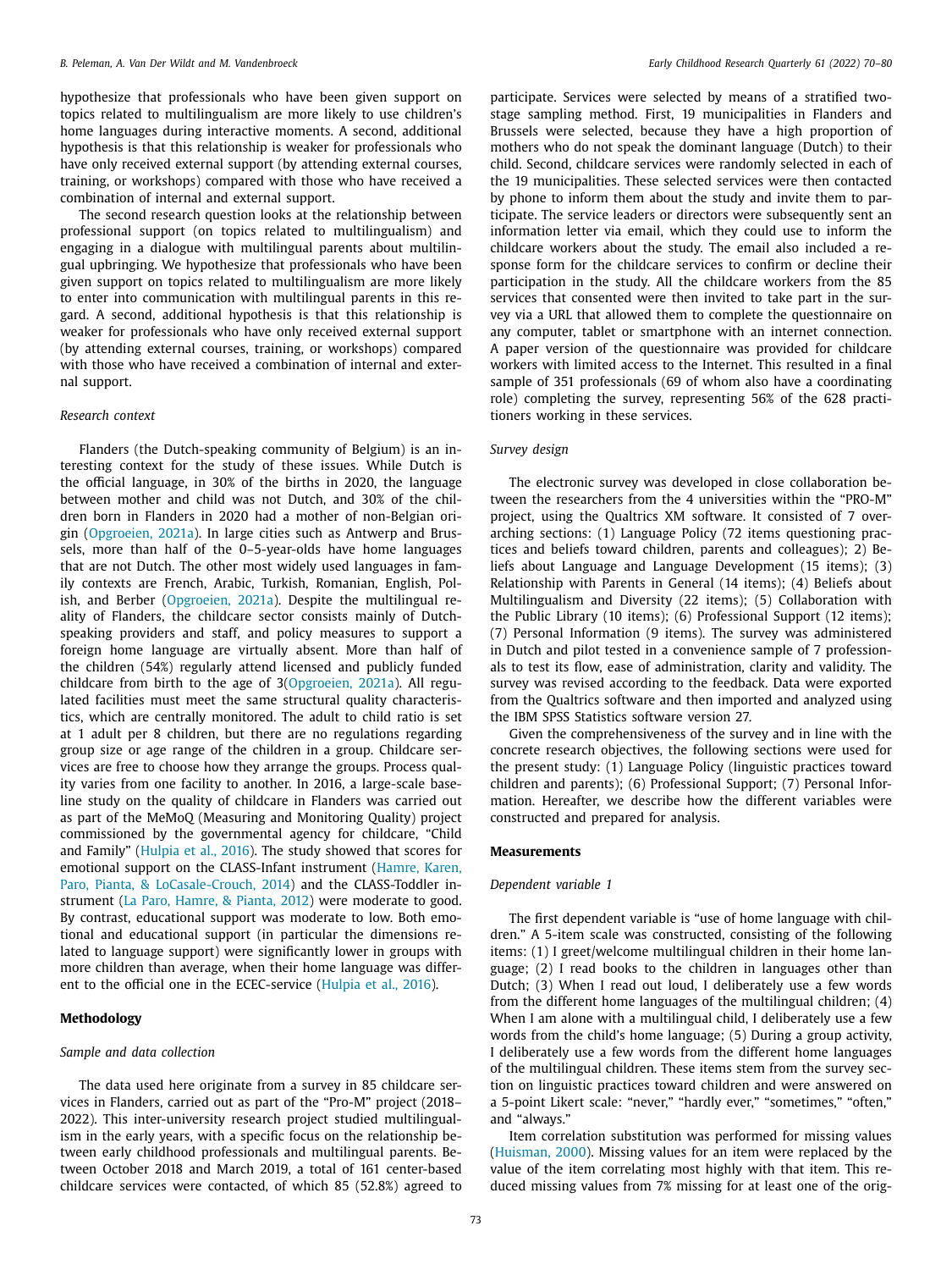#### **Table 1**

Descriptive statistics for dependent and independent variables: frequencies (%), means, and standard deviations.

| Variables                                                  | Mean $(SD)$ or $%$ | N   |
|------------------------------------------------------------|--------------------|-----|
| Professional level                                         |                    |     |
| Use of home language with children                         | 1.85(0.65)         | 330 |
| Dialogue with parents on multilingual upbringing           | 0.56(0.31)         | 315 |
| Self-assessed professional support (ref. cat.: No support) |                    |     |
| Internal support only                                      | 15.3%              | 261 |
| External support only                                      | 31.8%              | 261 |
| Combination of internal and external support               | 30.7%              | 261 |
| Multilingual background (ref. cat.: Monolingual)           | 25.8%              | 271 |
| Level of qualification (ref. cat.: Higher than ISCED 4)    |                    |     |
| Lower than ISCED 4                                         | 29.5%              | 264 |
| ISCED <sub>4</sub>                                         | 44.7%              | 264 |
| Years of working experience (range: 1–42)                  | 11.64 (9.08)       | 256 |
| Service level                                              |                    |     |
| Proportion of multilingual families                        | 0.34(0.24)         | 72  |
| Proportion of multilingual staff                           | 0.31(0.28)         | 76  |
|                                                            |                    |     |

inal items, to  $6\%$  (=21) of the items that were used for scale construction.

Principal component analysis revealed that the items loaded on a single factor. This factor explained 53.4 % of the variance and there was a clear decrease in eigenvalues between the first (i.e., 2.67) and second retained factor (i.e., 0.76). All factor loadings were between 0.60 and 0.80 and the Cronbach's alpha was .77. On average, professionals scored 1.85 on a scale from 1 to 5, with a standard deviation of 0.65 (see Table 1). Higher values on this scale indicate a more active commitment by professionals to integrate and deliberately use the children's home languages during interactive moments. The overall score on this scale is in the lower region, despite the relatively high proportion of multilingual families in the services in the sample (see below).

# *Dependent variable 2*

The second dependent variable is "dialogue with parents on multilingual upbringing." This 6-item scale consists of the following items: (1) I ask multilingual parents to give me some words in the child's home language; (2) I inform parents about the language policy of the center; (3) Multilingual parents ask me for advice about multilingual upbringing, (4) I spontaneously give multilingual parents advice about language and multilingual upbringing, and suggest best practice; (5) I give multilingual parents familyoriented advice on language and multilingual upbringing; (6) I find it important to give advice to multilingual parents on multilingual upbringing. These items stem from the survey section on linguistic practices toward parents and were answered "no" (0) or "yes" (1).

Item correlation substitution was performed for missing values [\(Huisman,](#page-9-0) 2000). Missing values for an item were replaced by the value of the item correlating most highly with that item. This reduced missing values from 18% missing for at least one of the original items to 10% ( $N = 36$ ) of the items that were used for scale construction.

Principal component analysis revealed that the items loaded on a single factor. This factor explained 40.3 % of the variance and there was a clear decrease in eigenvalues between the first (i.e., 2.42) and second retained factor (i.e., 0.92). All factor loadings were between 0.45 and 0.73 and the Cronbach's alpha was .69. On average, professionals scored 0.56 on a scale from 0 to 1, with a standard deviation of 0.31 (see Table 1). Higher values on this scale indicate a more active commitment by ECEC professionals to engage in a dialogue with multilingual parents about language and multilingual upbringing.

# *Service-level variables*

Two measurements were used at the level of the ECEC service: "proportion of multilingual families" and "proportion of multilingual staff." These two variables were derived from two specific questions in the survey that asked "What percentage of the children speak something other than just Dutch at home?" and "What percentage of the staff speak something other than just Dutch at home?" For both statements, responses ranged from 0 to 100%. The average proportion of multilingual families in the participating services was 34% compared with an average of 31.3% of multilingual staff (see Table 1).

#### *Professional-level variables*

Four variables are included at the level of the ECEC professionals: "type of professional support received," "multilingual background," "level of qualification," and "years of experience." All four variables were self-reported.

The "type of professional support received" is a categorical variable, indicating the type of professional in-service training that the respondents had been given. In the survey section on Professional Support, respondents were first asked: "On what topics have you already received support?". A menu of ten topics was presented in which respondents could tick the specific topics on which they had already received support. For each topic, the respondents then had to indicate what kind of support was concerned: "internal" support (guidance or coaching during working hours or guided reflection/supervision during child-free times), or "external" (participation in external training, a course, or a learning network).

Conceptually, we considered 5 of the 10 topics relevant to working in linguistically diverse ECEC contexts and thus to our research questions: "multilingualism", "diversity", "working with parents", "language development", and "reading aloud". By applying a Chi-Square test for independence, we were able to determine that there was also a statistically significant relationship between each of the 5 topics  $(P < 0.001)$ . We then checked the standardized residuals (z-scores) to analyze associations on the level of the specific kind of support for each of the 5 topics. We used 3 categories: "no support", "internal support", "external support" and found statistically significant z-scores for each of the categories indicating an association between the 5 topics on the level of the kind of support. Consequently, our data allowed us to create a cluster of the 5 topics and use that cluster for further analysis on the level of type of support. This resulted in the inclusion of 3 dummy variables in the model: (1) "only internal support," (2) "only external support," (3) "a combination of internal and external support." These dummy variables were compared with the reference category: "no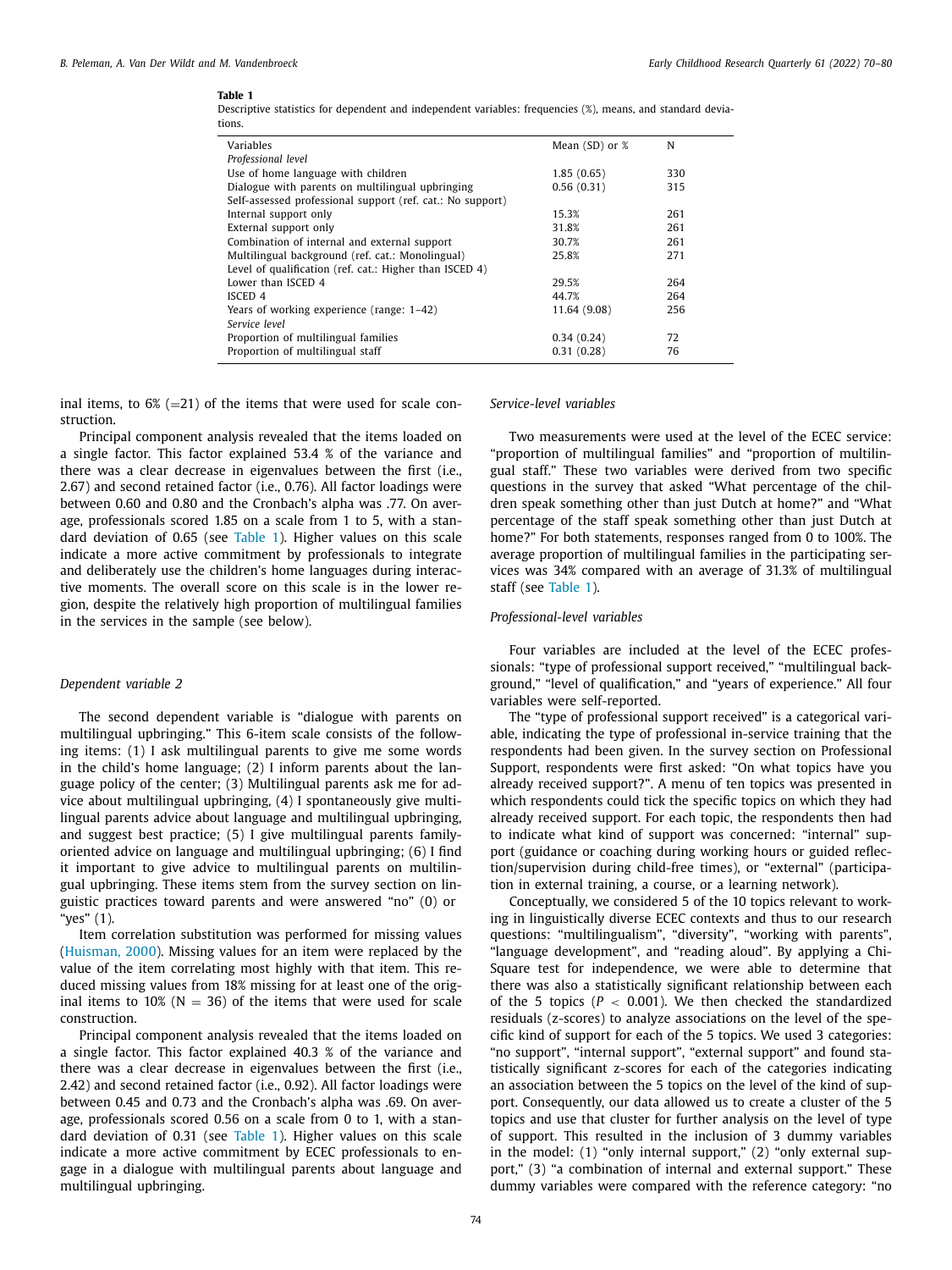support." The sample consisted of 58 professionals who received no support on any of the 5 topics, 40 who received only internal support on at least 1 of the 5 topics, 83 who received only external support on at least 1 of the 5 topics, and 80 who received a combination of internal and external support on at least 2 of the 5 topics.

The "multilingual background" of the professionals was obtained from the question "Were you raised as multilingual?" Respondents could answer with "no" (0) or "yes" (1), and 70 respondents in the sample indicated a multilingual background. In order to construct a variable for qualification level, professionals were asked to give their highest level of education. These answers were then scaled according to the International Standard Classification of Education (ISCED). The basic training for childcare workers in Flanders is an ISCED 4 level; however, childcare services can also hire staff below that level. We therefore converted answers into 3 categories: "Lower than ISCED 4" (78 respondents), "ISCED 4" (118 respondents), and "Higher than ISCED 4" (68 respondents). Lower than ISCED 4 and ISCED 4 were included in the model, as well as the professionals' number of years of experience  $(M = 11.64,$  $SD = 9.08$ ). Since 96.3% of the participating professionals stated "female" as their gender, this was not included as a variable in the analysis.

# *Research design*

Two parallel multilevel regression designs with a random intercept were set up for the analysis of the 2 dependent variables separately. This means that the dependent variables were analyzed separately, but the construction of the models was carried out in the same way, with the same independent and control variables added in an identical order. A multilevel design is appropriate for the present study, given that the sample consists of ECEC professionals who are "nested" in services. By applying multilevel analysis, a relationship can be sought between variables across all groups, while taking into account the dependencies between individuals within the groups [\(Verboon](#page-10-0) & Peels, 2014).

For each of the dependent variables, the unconditional model was first estimated to determine the amount of variance in the use of home language with the children, and the dialogue with parents on multilingual upbringing, situated at the level of the ECEC service. The dummy variables on received support were then added (Model 1), to identify the possible effects of professional support and to find out which type of support has the strongest association with the dependent variables. Next, the indicator for multilingual background was entered (Model 2), to test whether these effects still hold or are mediated by practitioners being multilingual. In Model 3, the service level variables on the proportion of multilingual staff and multilingual families were included, followed by the inclusion of the 2 dummy variables on qualification level and the remaining variable on years of work experience in Model 4.

#### **Results**

# *RQ 1: CPD and use of home language with children*

For dependent variable 1 "use of home language with children," the unconditional multilevel analysis (professionals nested within ECEC services, "Model 0") indicates that 28.4% of the variance in the use of home language with children was between services (p  $<$  0.001). This confirms the appropriateness of using a multilevel model for our analysis [\(Snijders](#page-10-0) & Bosker, 2011).

As illustrated in [Table](#page-6-0) 2, the first hypothesis (professionals who received support on topics related to multilingualism are more likely to use children's home languages during interactive moments) has to be rejected, and the second hypothesis (the relationship is weaker for professionals who received only external support) thus becomes irrelevant.

By contrast, the variable "multilingual background" (Model 2) is positively and significantly associated with the use of home language (b = 0.267, p  $<$  0.01). Professionals who were raised as multilingual are more likely to report using the children's home language during individual and group situations with multilingual children. The influence of having a multilingual background remains equally strong and significant ( $b = 0.268$ ,  $p < 0.01$ ) when the service-level variables related to the proportion of multilingual families and the proportion of multilingual staff (Model 3) are added. The significant association between multilingual background and the use of home language also persists in Model 4, when the level of qualification and the number of years of working experience are controlled for, albeit less strongly ( $b = 0.232$ , p  $< 0.05$ ).

This last model explains 13.7% of the total variance in use of the home language. For random intercept models, the proportional reduction in total variance is considered a viable measurement to determine the overall R² (LaHuis, Hartman, [Hakoyama,](#page-9-0) & Clark, 2014).

# *RQ 2: CPD and dialogue with parents on multilingual upbringing*

For dependent variable 2, "dialogue with parents on multilingual upbringing," the unconditional multilevel analysis indicates that 15% of the variance is between services ( $p < 0.001$ ), confirming the necessity for multilevel modelling.

[Table](#page-6-0) 3 shows that our third hypothesis is confirmed: professionals who report having received support on topics related to multilingualism are more likely to enter into communication with multilingual parents on multilingual upbringing compared with professionals who have not received support. In Model 1, the 3 types of support are positively and significantly associated with dialogue with parents on multilingual upbringing (Model 1). The strongest association is found with the combination of internal and external support ( $b = 0.237$ ,  $p < 0.001$ ). Professionals who indicated that they were given only internal support or only external support are more likely to engage in dialogue with multilingual parents than professionals who did not receive any support, but the associations are slightly weaker than when the support given comprised a combination of internal and external. A coefficient of 0.169 ( $p < 0.01$ ) is found for only internal support and 0.161 ( $p$ ) < 0.01) for only external support. These associations persist when the variable "multilingual background" is added (Model 2). Being raised as a multilingual does not show any significant association with engaging in dialogue with parents about multilingual parenting, and it does not influence the associations with the received support. These associations remain positive and significant (for internal support only:  $b = 0.157$ ,  $p < 0.01$ ; for external support only:  $b = 0.159$ ,  $p < 0.01$ ; for the combination of internal and external support:  $b = 0.232$ ,  $p < 0.001$ ). The service-level variables related to the proportion of multilingual families and the proportion of multilingual staff added in Model 3 have no significant association with the dependent variable, and they do not substantially change the associations that were already apparent in the previous models. When adding the 2 dummy variables on qualification level in Model 4, a negative association for qualification level  $=$  ISCED 4  $(b = -0.095, p < 0.01)$  is revealed. This means that compared with professionals who have a qualification level higher than ISCED 4, professionals qualified at ISCED 4 are less likely to engage in dialogue with parents on multilingual upbringing. The association is, however, relatively weak.

Model 4 also shows that the number of years of experience is significantly associated with dialogue with parents ( $b = 0.005$ ,  $p <$ 0.01), but this is negligible considering the low value of the coefficient: for each additional year of experience, the extent of dialogue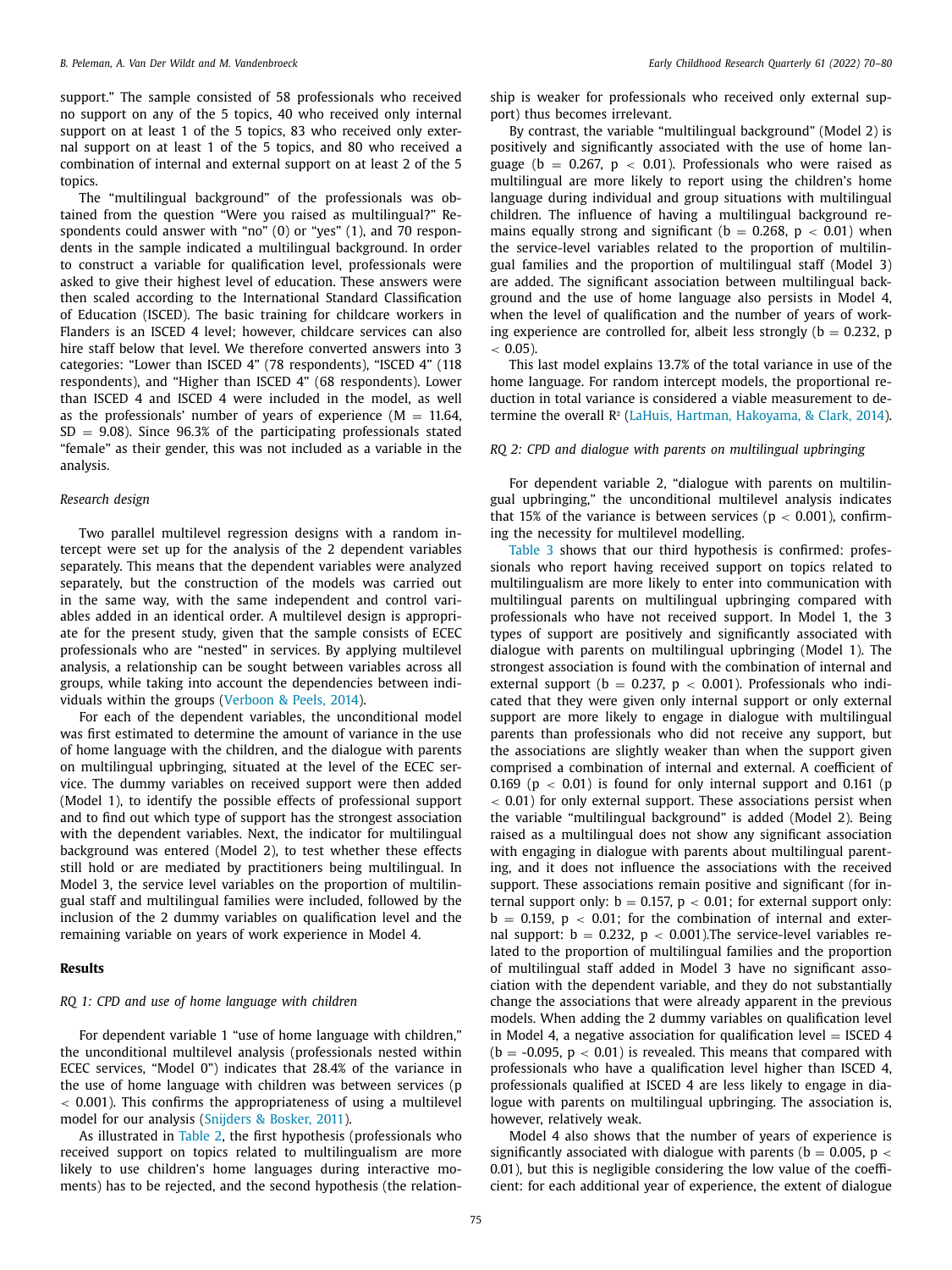#### <span id="page-6-0"></span>**Table 2**

Association between received support and the use of home language with multilingual children.

|                                                            | Model 0    | Model 1    | Model 2    | Model 3    | Model 4    |  |  |
|------------------------------------------------------------|------------|------------|------------|------------|------------|--|--|
| ICC                                                        | 0.284      |            |            |            |            |  |  |
| Intercept                                                  | $1.902***$ | $1.837***$ | $1.734***$ | $1.724***$ | $1.677***$ |  |  |
| Professional level                                         |            |            |            |            |            |  |  |
| Self-assessed professional support (ref. cat.: No support) |            |            |            |            |            |  |  |
| Internal support only                                      |            | $-0.106$   | $-0.106$   | $-0.204$   | $-0.211$   |  |  |
| External support only                                      |            | 0.060      | 0.100      | 0.088      | 0.065      |  |  |
| Combination of internal and external support               |            | 0.133      | 0.168      | 0.126      | 0.113      |  |  |
| Multilingual background                                    |            |            | $0.267**$  | $0.268**$  | $0.232*$   |  |  |
| Qualification level lower than ISCED 4                     |            |            |            |            | $-0.012$   |  |  |
| Qualification level $=$ ISCED 4                            |            |            |            |            | 0.093      |  |  |
| Years of working experience                                |            |            |            |            | 0.003      |  |  |
| Service level                                              |            |            |            |            |            |  |  |
| Proportion of multilingual families                        |            |            |            | $-0.001$   | $-0.001$   |  |  |
| Proportion of multilingual staff                           |            |            |            | 0.003      | 0.002      |  |  |
|                                                            |            |            |            |            |            |  |  |

Dependent variable: The use of home language with multilingual children

 $*$   $p$  ≤ 0.01 ∗∗∗ p ≤ 0.001

#### **Table 3**

Association between received support and dialogue with parents on multilingual upbringing.

|                                                            | Model 0    | Model 1    | Model 2    | Model 3    | Model 4          |  |  |  |
|------------------------------------------------------------|------------|------------|------------|------------|------------------|--|--|--|
| ICC                                                        | 0.150      |            |            |            |                  |  |  |  |
| Intercept                                                  | $0.564***$ | $0.404***$ | $0.397***$ | $0.377***$ | $0.420***$       |  |  |  |
| Professional level                                         |            |            |            |            |                  |  |  |  |
| Self-assessed professional support (ref. cat.: No support) |            |            |            |            |                  |  |  |  |
| Internal support only                                      |            | $0.169**$  | $0.157**$  | $0.133*$   | $0.112^{\circ}$  |  |  |  |
| External support only                                      |            | $0.161**$  | $0.159**$  | $0.149*$   | $0.101^{\circ}$  |  |  |  |
| Combination of internal and external support               |            | $0.237***$ | $0.232***$ | $0.204***$ | $0.150**$        |  |  |  |
| Multilingual background                                    |            |            | 0.053      | 0.045      | 0.077            |  |  |  |
| Qualification level lower than ISCED 4                     |            |            |            |            | $-0.077$         |  |  |  |
| Qualification level $=$ ISCED 4                            |            |            |            |            | $-0.095^{\circ}$ |  |  |  |
| Years of working experience                                |            |            |            |            | $0.005*$         |  |  |  |
| Service level                                              |            |            |            |            |                  |  |  |  |
| Proportion of multilingual families                        |            |            |            | 0.001      | 0.001            |  |  |  |
| Proportion of multilingual staff                           |            |            |            | 0.000      | $-0.000$         |  |  |  |
|                                                            |            |            |            |            |                  |  |  |  |

Dependent variable: Dialogue with multilingual parents on multilingual upbringing

 $*^{*} p \leq 0.01$ 

∗∗∗ p ≤ 0.001

with parents increases by 0.005 on the scale. This last model explains 14.1% of the total variance in dialogue with parents on multilingual upbringing.

To check our fourth hypothesis (the relationship is weaker for professionals who have only been given external support), a Fisher's least significant difference (LSD) post-hoc test (Williams & Abdi, 2010) was [performed](#page-10-0) in order to make a pairwise comparison between the different types of support. The results of the test show that despite the finding that all categories differ significantly from the reference category, there are no significant differences between the categories of "internal support only," "external support only," and "a combination of internal and external support." As this post-hoc test did not reveal relevant findings, the fourth hypothesis is not supported.

# **Discussion**

The present study has explored links between the professional development of early childhood practitioners and 2 crucial aspects in dealing with families from multilingual backgrounds: home language use and the engagement in entering into dialogue with multilingual parents. By making use of a multilevel regression model, we analyzed whether professionals who are given support on topics related to multilingualism are more likely to use multilingual children's home language in interactions with them, compared with professionals who have not been given such support. Similarly, we analyzed whether professionals who received support on topics related to multilingualism are more likely to enter into a dialogue with multilingual parents concerning the children's multilingual upbringing, compared with professionals who have not received such support.

#### *Home language use*

We found no significant association between support being given on topics related to multilingualism, and the use of the home language in interactions with multilingual children. By contrast, having a multilingual background was found to be significantly associated with home language use, suggesting that ECEC professionals who are themselves raised as multilingual are more likely to report using the children's home languages in interaction with multilingual children compared with professionals who do have not had a similar upbringing. This finding is not surprising, as it may be expected that being capable of expressing oneself in more than one language would facilitate the use of different languages in a professional context. This is consistent with findings from Flores and Smith [\(2009\),](#page-9-0) who inferred that the ability to

*<sup>°</sup>*p ≤ 0.1

 $p \leq 0.05$ 

*<sup>°</sup>*p ≤ 0.1

<sup>∗</sup> p ≤ 0.05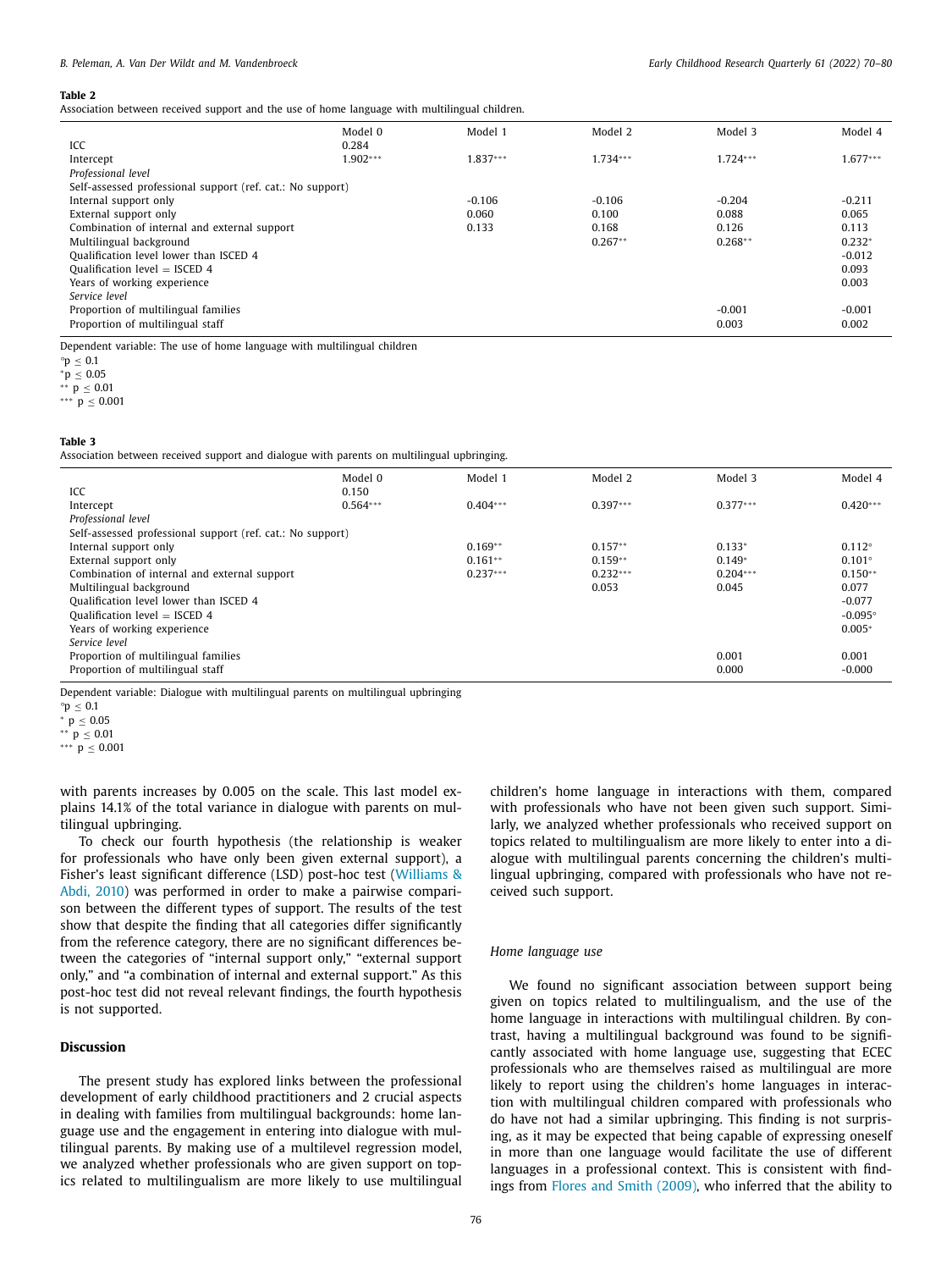speak a minority language induces more positive attitudes toward children from language-minority backgrounds.

One possible explanation for the absence of a strong link between CPD and home language use could be related to the fact that the specific content of the support provided may not automatically lead to a clear change in a person's abilities. For example, although professionals who have received training on topics related to multilingualism may be more aware of the importance of home language and have adopted a more positive attitude toward multilingualism, they may not necessarily have acquired the skills and self-confidence to actually integrate children's home languages into their practice.

Indeed, causal relationships between CPD and changes in practice are not straightforward. Further, several factors apart from specific training may be involved. The CoRe study on competence requirements in ECEC (Urban, Vandenbroeck, Van Laere, & Peeters, 2012) shows that ensuring quality requires a ["whole-school" ap](#page-10-0)proach, within which the policy, leadership, and day-to-day practices of an ECEC service must be aligned to achieve sustainable change. In such a competent system, the various levels work together to enable quality development, as it is not the sole responsibility of an individual practitioner to change the practices. In addition, [Romijn](#page-10-0) et al. (2021) found that the wider context in which CPD takes place (consisting of local and national policies, organizational structures and resources, evaluation, access, and outreach) can explain the lack of impact of an intervention. This is often due to insufficient differentiation regarding the needs of participants in CPD, the non-involvement of key actors within an organization (such as service leaders), or because of prevailing monolingual discourses in the ECEC service (the "monolingual habitus"). These aspects may greatly hamper the transfer between what has been learned and what is being practiced, and thus negatively affect the impact of an intervention.

In Flanders, the policy for children from 3 to 6 years old is strongly focused on a narrow definition of learning in terms of knowledge acquisition, with a predominant use of Dutch language. This leads to the "schoolification" of the 0–3 sector that is then supposed to make children "ready" for school, with a particular focus on their Dutch language skills [\(Vandenbroeck](#page-10-0) & Van Laere, 2019). This context, together with a monolingual habitus, may counteract the impact of CPD on the attitudes and behavior of ECEC professionals.

In contrast to our results, Castro et al. [\(2017\)](#page-9-0) provide evidence that professionals can be trained to use children's home languages to a greater extent. Further, the detailed case studies of de [Oliveira](#page-9-0) et al. (2016) in the U.S. and Mary and Young [\(2017\)](#page-10-0) in France profoundly illustrate that monolingual teachers can develop skills that enable them to incorporate children's home languages in ECEC practice. In the study by Mary and Young [\(2017\),](#page-10-0) this is illustrated with "translanguaging" as a pedagogical strategy. Thus, being unable to speak any of the home languages present or not being multilingual does not mean that a person cannot use others' home languages to a greater extent, provided they are properly supported in doing so. Castro et al. [\(2017\)](#page-9-0) also argue that teachers who are fluent in the home languages of young dual-language learners may still require support to intentionally use these home languages more often. This is especially true in complex multilingual contexts where many different home languages are present among the families, as is the case in Flanders. Bilingual or multilingual staff cannot possibly know all of the children's home languages, and it is often the case that they are more frequently confronted with and challenged by languages that they have not mastered well (Knudsen, Donau, Mifsud, [Papadopoulos,](#page-9-0) & Dockrell, 2021). The results of the study by Kirsch and [Aleksic](#page-9-0) (2018) show that participating in a CPD course on the development of multilingual education can actually lead to increased promotion of children's home languages in daily practice.

# *Dialogue with multilingual parents on multilingual upbringing*

Our study shows that professionals who indicate a higher level of dialogue with multilingual parents also report being given support on topics related to multilingualism. Interestingly, all 3 modalities of being given support (internal support only, external support only, and the combination of the 2) were found to be significantly associated with greater dialogue with multilingual parents. The post-hoc test, however, could not identify which of the 3 types of received support had the strongest association, preventing us from confirming the hypothesis that only having external support yields a lesser impact.

With regard to the relationship with multilingual parents, Van Oss, Struys, Van Avermaet, and [Vantieghem](#page-10-0) (2021) found that professionals who were given some forms of multilingual training were more likely to offer parents advice on multilingual upbringing than those who did not receive any such training. Although their study was conducted in the context of infant welfare clinics and their analysis did not distinguish by the delivery mode of the training, it is noteworthy that the results closely parallel those of our study.

The finding that receiving professional support concerning multilingualism is related to increased dialogue with multilingual parents is relevant in the light of other research indicating that early childhood professionals are often insecure about their relationships with multilingual parents (e.g., [Chan,](#page-9-0) 2011; Michel & [Kuiken,](#page-10-0) 2014). This insecurity hinders practitioners from establishing communications with multilingual parents and being open to dialogue. Thus, one possible explanation for our findings could be that as a result of a CPD intervention on multilingualism and related topics, professionals feel more confident in dealing with multilingual parents and therefore engage in dialogue more often or more quickly. Support for this interpretation can be found in a previous review on the impact of effective CPD initiatives in ECEC [\(Peleman](#page-10-0) et al., 2018) that points to an increased feeling of confidence being one of the main overarching benefits of CPD for practitioners.

Another possible explanation for the positive association between CPD and increased dialogue with multilingual parents may be that a change in the communication with parents is easier for professionals, as the relationship with parents is associated more with the personal sphere, whereas communication with the children is associated more with the professional sphere. For most early childhood professionals, communication with parents is not considered as a primary part of their work, and therefore changing this may not necessarily require a fundamental alteration of their professional attitudes or of the pedagogical policy concerning ECEC provision. Consequently, the transfer between insights gained during training (e.g., about the importance of communication) and changes in daily practice may be achieved more easily than would be the case for the deliberate use of children's home language as a pedagogical strategy.

This does not imply in any sense, however, that the engagement of the team and the organization should be omitted in shaping CPD on the relationship with parents. As Slot et al. [\(2017\)](#page-10-0) show, the commitment of the team as a whole, combined with a shared focus on attitudes toward involving parents, are crucial in order to ensure the increased inclusiveness of the ECEC service toward parents. This is in line with the aforementioned concept of the "competent system" (Urban, [Vandenbroeck,](#page-10-0) Van Laere, & Peeters, 2012).

The finding that the multilingual background of the early childhood professionals is not associated with an increased engagement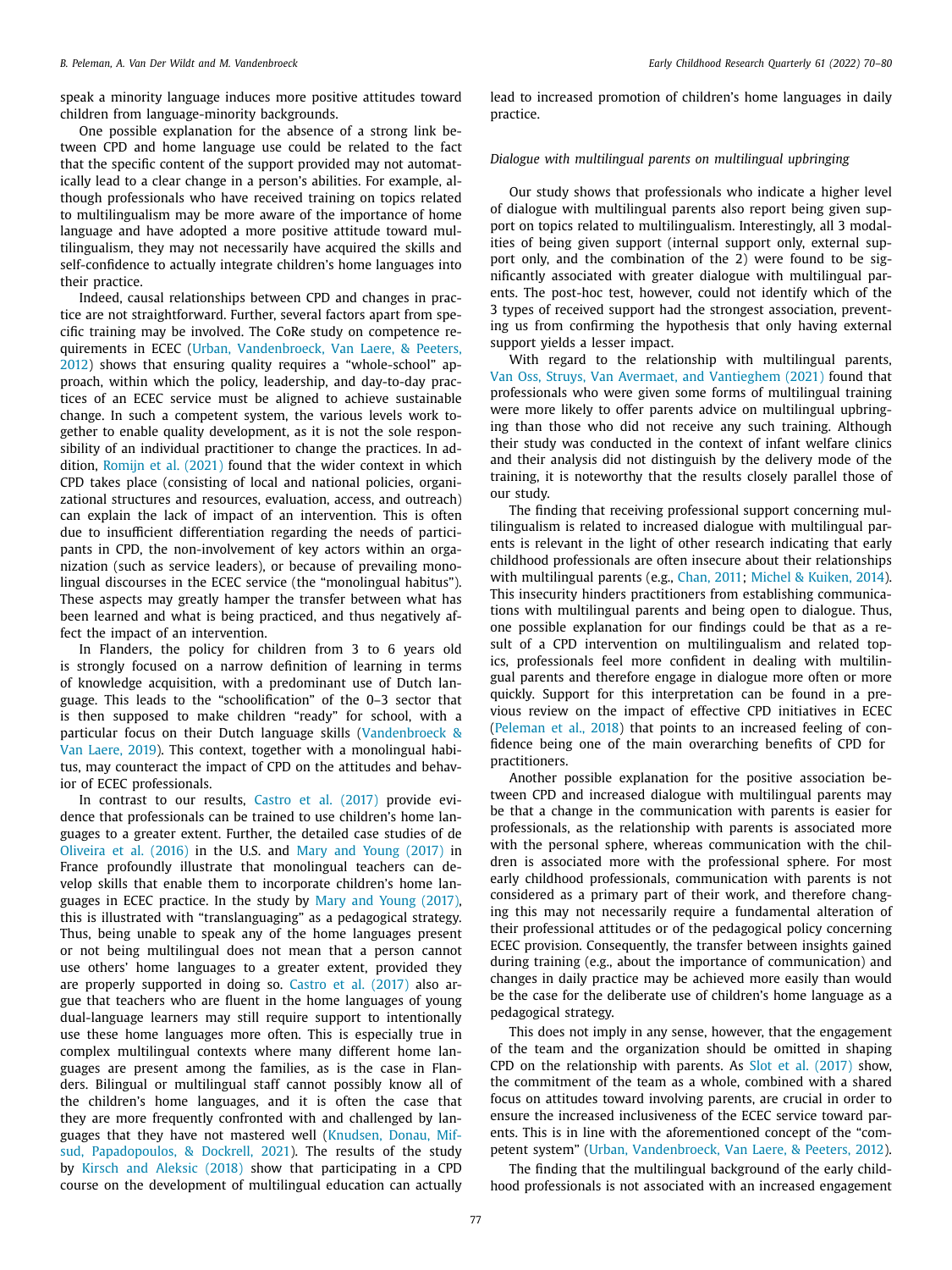in terms of entering into dialogue with multilingual parents is also consistent with those of Van Oss et al. [\(2021\),](#page-10-0) who found that the multilingual background of professionals from infant welfare clinics was not a significant factor regarding the advice offered to multilingual parents. These observations are somewhat surprising, given the many studies indicating that shared (linguistic) experiences can foster stronger relationships (e.g., De [Gioia,](#page-9-0) 2009; [Mancilla-Martinez](#page-9-0) & Lesaux, 2014).

Indeed, if professionals are raised as multilingual, this does not necessarily entail that they share a linguistic and cultural background with the parents. The review by Aghallaj, Van Der Wildt, Vandenbroeck, and Agirdag (2020) shows that [minority-language](#page-9-0) parents and ECEC professionals rarely share similar linguistic and cultural backgrounds, frequently resulting in professionals having less interest and listening to parents less. The results of our study show that well-supported early childhood professionals tend to be more likely to engage in dialogue with multilingual parents, regardless of these professionals' own linguistic background. This suggests that CPD can be a mediating or facilitating factor in establishing mutual communications between ECEC professionals and parents, even if they do not share the same language and/or cultural background.

Lastly, our analysis concerning the dialogue with multilingual parents also reveals that professionals qualified at ISCED 4 (which is the legally required minimum in Flanders) are less likely to engage in dialogue with parents on multilingual upbringing compared with professionals who hold a higher level of qualification. This result may be explained by the fact that professionals who have attained higher levels of education (e.g., a bachelor's degree) are more likely to take on a coordinating role in the ECEC service. In Flanders, leaders of services with more than 18 child places are required to hold at least a bachelor's degree [\(Opgroeien,](#page-10-0) 2021b). In their role as coordinators, these professionals are often the first point of contact for parents, for example at intake meetings, during conversations about the contract, during evaluation times, etc. Although they may not have as much contact with parents on a day-to-day basis, throughout the entire childcare period there are several set times or (formal) occasions when they engage in conversation with parents. Additionally, it might also be the case that those who are more highly qualified (with or without a coordinating role) are more likely to be specifically assigned to handle or take over certain tasks that transcend daily practice or that occur in more complex situations, such as with refugee families of families that need special care.

Nevertheless, even when controlling for levels of qualification, the perceived support that has been given still matters with regard to engaging in dialogue with multilingual parents.

# **Limitations and future directions**

Although our study responds to the need for research on CPD with a focus on multilingualism in ECEC (Kirsch & [Aleksic,](#page-9-0) 2018), it nevertheless has several limitations that should be acknowledged. The first limitation regarding CPD is that while we know how the professionals in our sample were given support about topics related to multilingualism (internally, externally, or both), we lack information about the specific content of the CPD, its context, and its duration. For example, we do not know whether "home language use" was specifically targeted as a subject matter in the CPD, and we have no insights into whether the CPD focused on skills, knowledge, attitudes, or on a combination of these. We are also missing details of reflection about and enactment of the received support. These are highlighted in the review by [Romijn](#page-10-0) et al. (2021) as two important aspects in determining the effectiveness of CPD. In addition, we have little information about the context of the ECEC services in our sample, making it difficult to make statements about how the transfer into practice was (or was not) supported by the management of the services. As a result, it cannot be unambiguously explained why received support in our study is associated with engaging in dialogue with multilingual parents, but not with using the home language with multilingual children. More smallscale intervention studies would be necessary in order to fully understand how CPD concerning multilingualism may foster positive educational practices toward multilingual children and their parents. In particular, our findings could be supported and enriched by studies on the specific content of training designed to stimulate the purposive use of home language by both monolingual and multilingual professionals working in linguistically diverse ECEC contexts. This also applies to further research on the specific factors that allow an ECEC service with a predominantly monolingual discourse to evolve into more openness to multilingualism, and on how service leaders can build a supportive climate for this development. In contexts with increasing multilingualism, this seems to be all the more important. For example, [Schalley](#page-10-0) et al. (2015) show that in Australia, increasing multilingualism is accompanied by assimilationist policies and monolingual discourses in society.

Another limitation of our study is related to the fact that the received support was a self-reported measurement and should therefore be considered as perceived support. Accordingly, caution is needed in interpreting the associations, as "practices" should be understood as "reported practices." We can nevertheless assume the participants answered truthfully, and we believe that any effect of social desirability was minimal, given the relatively low mean scores on both scales. Further studies could, however, include family ratings of professionals' multilingual support or observations of concrete practices to develop a more comprehensive picture of the effects of CPD interventions on multilingual practices.

Lastly, our study focuses on only one side of the CPD spectrum, specifically that of in-service training and support. However, as [Norheim](#page-10-0) and Moser (2020) point out, little is also known about how teacher education programs and curricula prepare prospective early childhood professionals for working with families from different cultures. Therefore, further research could usefully explore the role of pre-service training and the ways in which in-service and pre-service can become more strongly connected and together contribute to the development of quality ECEC practice for multilingual families.

Despite these limitations, our study is unique in that it combines (reported) practices in dealing with multilingual children and with multilingual parents in a relatively large sample, and in a context of complex multilingualism and high attendance of formal, regulated childcare. As underlined by Salem et al. [\(2020\),](#page-10-0) valuing the home languages of children should always be in concert with cooperation with their parents when creating quality, inclusive, and accessible ECEC for multilingual families. In this sense, we advocate that further research on supporting multilingual families in ECEC should aim for the inclusion of both perspectives (that of the children and that of the parents).

### **Conclusion**

This study shows that in an ECEC context primarily oriented toward monolingualism, professionals who have been given support and those who were themselves raised as multilingual, exhibit a more positive approach to multilingual families. The former by being found to engage more in dialogue with multilingual parents, the latter by being found to use the families' home languages more often when interacting with multilingual children. These are important findings, given ECEC's key role in contributing to a more inclusive and equal society with equal opportunities for all families. Our research shows that if ECEC is to fulfill that role, it pays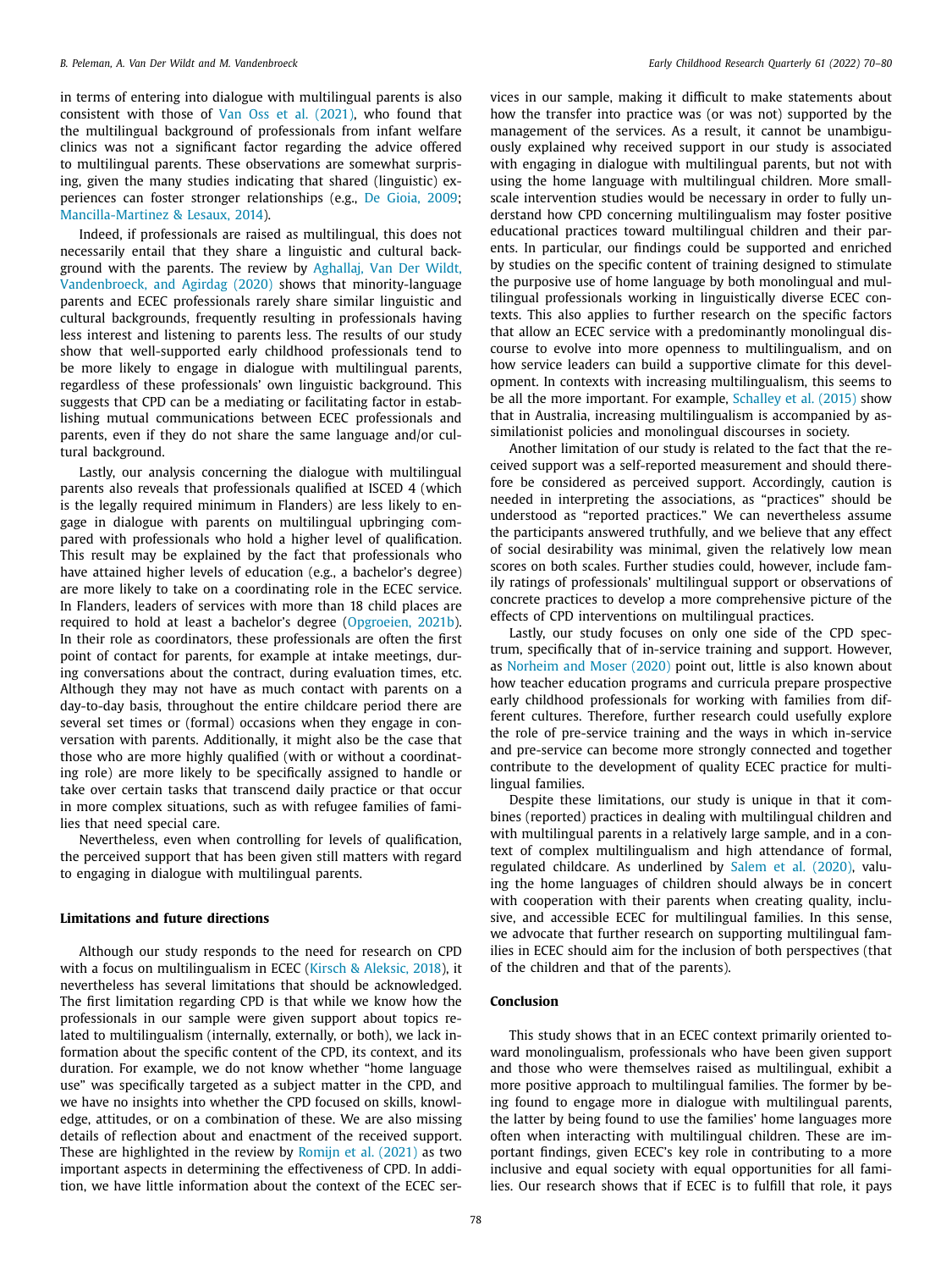<span id="page-9-0"></span>to provide professional support for early childhood practitioners on the topic of multilingualism, and to offer it in such a way that it combines internal and external CPD modalities.

# **Disclosures**

None

# **Acknowledgments**

This work was supported by the FWO (The Research Foundation – Flanders) [grant number S006518N]

# **Appendices**

Table

# **References**

- Adair, J., & Tobin, J. (2008). Listening to the voices of immigrant parents. In C. Genishi & A. L. Goodwin (Eds.), Diversities in early childhood education: rethinking and doing (pp. 137). Routledge.
- Aghallaj, Rachida, Van Der Wildt, Anouk, Vandenbroeck, Michel, & Agirdag, Orhan (2020). Exploring the partnership between language minority parents and professionals in earlychildhood education and care. A systematic review. In Claudine Kirsch, & Joana Duarte (Eds.), *Multilingual Approaches for Teaching and LearningFrom Acknowledging to Capitalising on [Multilingualism](http://refhub.elsevier.com/S0885-2006(22)00043-6/optne7119fuhj) in European Mainstream Education*. Routledge.
- Agirdag, O. (2014). The long-term effects of bilingualism on children of immigration: Student bilingualism and future earnings. *International Journal of Bilingual Education and Bilingualism, 17*(4), 449–464. [https://doi.org/10.1080/13670050.2013.](https://doi.org/10.1080/13670050.2013.816264) 816264.
- Alasuutari, M. (2010). Striving at partnership: Parent–practitioner relationships in Finnish early educators' talk. *European Early Childhood Education Research Journal, 18*(2), 149–161. [https://doi.org/10.1080/13502931003784545.](https://doi.org/10.1080/13502931003784545)
- Banse, H. W. (2019). Dual language learners and four areas of early childhood learning and development: What do we know and what do we need to learn? *Early Child Development and Care*, 1–14. [https://doi.org/10.1080/03004430.2019.](https://doi.org/10.1080/03004430.2019.1658086) 1658086.
- Barac, R., Bialystok, E., Castro, D. C., & Sanchez, M. (2014). The cognitive development of young dual language learners: A critical review. *Early Childhood Research Quarterly, 29*(4), 699–714. [https://doi.org/10.1016/j.ecresq.2014.02.003.](https://doi.org/10.1016/j.ecresq.2014.02.003)
- Brunsek, A., Perlman, M., McMullen, E., Falenchuk, O., Fletcher, B., Nocita, G., et al., (2020). A meta-analysis and systematic review of the associations between professional development of early childhood educators and children's outcomes. *Early Childhood Research Quarterly, 53*(4), 217–248. https://doi.org/10. [1016/j.ecresq.2020.03.003.](https://doi.org/10.1016/j.ecresq.2020.03.003)
- Castro, D. C., Gillanders, C., Franco, X., Bryant, D. M., Zepeda, M., Willoughby, M. T., et al., (2017). Early education of dual language learners: An efficacy study of the Nuestros Niños School Readiness professional development program. *Early Childhood Research Quarterly, 40*(3), 188–203. [https://doi.org/10.1016/j.ecresq.](https://doi.org/10.1016/j.ecresq.2017.03.002) 2017.03.002.
- Chan, A. (2011). Critical [multiculturalism:](http://refhub.elsevier.com/S0885-2006(22)00043-6/sbref0008) Supporting early childhood teachers to work with diverse immigrant families. *International Research in Early Childhood Education, 2*(1), 63–75.
- Cheatham, G. A., & Santos, R. M. (2011). [Collaborating](http://refhub.elsevier.com/S0885-2006(22)00043-6/sbref0009) with families from diverse cultural and linguistic backgrounds. *YC Young Children, 66*(5), 76–82.
- Collins, B. A. (2014). Dual language development of Latino children: Effect of instructional program type and the home and school language environment. *Early Childhood Research Quarterly, 29*(3), 389–397. [https://doi.org/10.1016/j.ecresq.](https://doi.org/10.1016/j.ecresq.2014.04.009) 2014.04.009.
- Cummins, J. (2001). Bilingual children's mother tongue: Why is it important for education. *[Sprogforum,](http://refhub.elsevier.com/S0885-2006(22)00043-6/sbref0011) 7*(19), 15–20.
- Cunningham, A. E., Zibulsky, J., & Callahan, M. D. (2009). Starting small: Building preschool teacher knowledge that supports early literacy [development.](http://refhub.elsevier.com/S0885-2006(22)00043-6/sbref0012) *Reading and Writing, 22*(4), 487–510.
- De Gioia, K. (2009). Parent and staff expectations for continuity of home practices in the child care setting for families with diverse cultural backgrounds. *Australasian Journal of Early Childhood, 34*(3), 9–17. [https://doi.org/10.1177/](https://doi.org/10.1177/183693910903400303) 183693910903400303.
- De Gioia, K. (2015). Immigrant and refugee mothers' experiences of the transition into childcare: A case study. *European Early Childhood Education Research Journal, 23*(5), 662–672. [https://doi.org/10.1080/1350293X.2014.970854.](https://doi.org/10.1080/1350293X.2014.970854)
- De Houwer, A. (2015). Harmonious bilingual development: Young families' wellbeing in language contact situations. *International Journal of Bilingualism, 19*(2), 169–184. [https://doi.org/10.1177/1367006913489202.](https://doi.org/10.1177/1367006913489202)
- De Houwer, A. (2018). The role of language input environments for language outcomes and language acquisition in young bilingual children. In D. Miller, F. Bayram, J. Rothman, & L. Serratrice (Eds.), Bilingual cognition and language: The state of the science across its subfields (pp. 127–153). John Benjamins.
- De Houwer, A. (2020). Harmonious Bilingualism: Well-being for families in bilingual settings. In A. C. Schalley & S. A. Eisenchlas (Eds.), Handbook of home language maintenance and development: social and affective factors (pp. 63–83). De Gruyter Mouton.
- de Oliveira, L. C., Gilmetdinova, A., & Pelaez-Morales, C. (2016). The use of Spanish by a monolingual kindergarten teacher to support English language learners. *Language and Education, 30*(1), 22–42. [https://doi.org/10.1080/09500782.2015.](https://doi.org/10.1080/09500782.2015.1070860) 1070860.
- Duarte, J., & Kirsch, C. (2020). Introduction: Multilingual approaches to teaching and learning. In C. Kirsch & J. Duarte (Eds.), Multilingual approaches for teaching and learning. From acknowledging to capitalising on multilingualism in European mainstream education (pp. 1–12). Routledge.
- Egert, F., Fukkink, R. G., & Eckhardt, A. G. (2018). Impact of in-service professional development programs for early childhood teachers on quality ratings and child outcomes: A meta-analysis. *Review of educational research, 88*(3), 401– 433. [https://doi.org/10.3102/0034654317751918.](https://doi.org/10.3102/0034654317751918)
- Einarsdóttir, J., & Jónsdóttir, A. (2019). Parent-preschool partnership: many levels of power. *Early Years, 39*(2), 175–189. [https://doi.org/10.1080/09575146.2017.](https://doi.org/10.1080/09575146.2017.1358700) 1358700.
- Eisenchlas, S. A., Schalley, A. C., & Guillemin, D. (2013). The importance of literacy in the home language: The view from Australia. *Sage Open, 3*(4), 1–14. https: [//doi.org/10.1177/2158244013507270.](https://doi.org/10.1177/2158244013507270)
- Ellis, E., Gogolin, I., & Clyne, M. (2010). The Janus face of monolingualism: A comparison of German and Australian language education policies. *Current Issues in Language Planning, 11*(4), 439–460. [https://doi.org/10.1080/14664208.2010.](https://doi.org/10.1080/14664208.2010.550544) 550544.
- Espinosa, L. M., & Magruder, E. S. (2014). Practical and proven strategies for teaching young dual language learners. In L. M. Espinosa (Ed.), Getting it RIGHT for young children from diverse backgrounds: Applying research to improve practice with a focus on dual language learners (pp. 76–113). Pearson Higher Education.
- Eurofound. (2015). Early childhood care: Working conditions, training and quality of services – A systematic review Eurofound.
- Extra, G., & Yağmur, K. (2011). Urban multilingualism in Europe: Mapping linguistic diversity in multicultural cities. *Journal of Pragmatics, 43*(5), 1173–1184. https: [//doi.org/10.1016/j.pragma.2010.10.007.](https://doi.org/10.1016/j.pragma.2010.10.007)

Ferjan Ramirez, N., & Kuhl, P. (2017a). Bilingual baby: Foreign language [intervention](http://refhub.elsevier.com/S0885-2006(22)00043-6/sbref0027)

in madrid's infant education centers. *Mind, Brain, and Education, 11*(3), 133–143. Ferjan Ramirez, N., & Kuhl, P. (2017b). The brain science of [bilingualism.](http://refhub.elsevier.com/S0885-2006(22)00043-6/sbref0028) *YC Young Children, 72*(2), 38–44.

- Fillmore, L. W. (2000). Loss of family languages: Should educators be concerned? *Theory into practice, 39*(4), 203–210. [https://doi.org/10.1207/s15430421tip3904\\_](https://doi.org/10.1207/s15430421tip3904_3) 3.
- Flores, B. B., & Smith, H. L. (2009). Teachers' characteristics and attitudinal beliefs about linguistic and cultural diversity. *Bilingual Research Journal, 31*(1–2), 323– 358. [https://doi.org/10.1080/15235880802640789.](https://doi.org/10.1080/15235880802640789)
- Fukkink, R. G., & Lont, A. (2007). Does training matter? A meta-analysis and review of caregiver training studies. *Early Childhood Research Quarterly, 22*(3), 294–311. [https://doi.org/10.1016/j.ecresq.2007.04.005.](https://doi.org/10.1016/j.ecresq.2007.04.005)
- Gogolin, I. (1997). The "monolingual habitus" as the common feature in teaching in the language of the majority in different countries. *Per Linguam, 13*(2), 38–49. [https://doi.org/10.5785/13-2-187.](https://doi.org/10.5785/13-2-187)
- Grosjean, F. (2010). *Bilingual: life and reality*. Harvard University Press. https://doi. [org/10.4159/9780674056459.](https://doi.org/10.4159/9780674056459)
- Halle, T. G., Whittaker, J. V., Zepeda, M., Rothenberg, L., Anderson, R., Daneri, P., et al., (2014). The social–emotional development of dual language learners: Looking back at existing research and moving forward with purpose. *Early Childhood Research Quarterly, 29*(4), 734–749. [https://doi.org/10.1016/j.ecresq.](https://doi.org/10.1016/j.ecresq.2013.12.002) 2013.12.002.

Hamre, B. K., Karen, M., Paro, L., Pianta, R. C., & LoCasale-Crouch, J. (2014). Classroom assessment scoring system (CLASS) manual, infant. Paul H. Brookes Publishing.

Huisman, M. (2000). [Imputation](http://refhub.elsevier.com/S0885-2006(22)00043-6/sbref0036) of missing item responses: Some simple techniques. *Quality and Quantity, 34*(4), 331–351.

- Kirsch, C (2021). Practitioners' language-supporting strategies in multilingual ECE institutions in Luxembourg. *European Early Childhood Education Research Journal, 29*(3), 336–350. [https://doi.org/10.1080/1350293X.2021.1928721.](https://doi.org/10.1080/1350293X.2021.1928721)
- Kirsch, C., & Aleksic, G. (2018). The effect of professional development on multilingual education in early childhood in Luxembourg. *Review of European Studies, 10*(4), 148–163. [https://doi.org/10.5539/res.vl0n4p148.](https://doi.org/10.5539/res.vl0n4p148)
- Knudsen, H. B. S., Donau, P. S., Mifsud, C., Papadopoulos, T. C., & Dockrell, J. E. (2021). Multilingual classrooms: Danish teachers' practices, beliefs and attitudes. *Scandinavian Journal of Educational Research, 65*(5), 767–782. https://doi.org/10.1080/ [00313831.2020.1754903.](https://doi.org/10.1080/00313831.2020.1754903)
- Kummerer, S. E., Lopez-Reyna, N. A., & Hughes, M. T. (2007). Mexican immigrant mothers' perceptions of their children's communication disabilities, emergent literacy development, and speech-language therapy program. *American Journal of Speech-Language Pathology, 16*, 271–282. [https://doi.org/10.1044/](https://doi.org/10.1044/1058-0360(2007/031)) 1058-0360(2007/031).
- LaHuis, D. M., Hartman, M. J., Hakoyama, S., & Clark, P. C. (2014). Explained variance measures for multilevel models. *Organizational Research Methods, 17*(4), 433– 451. [https://doi.org/10.1177/1094428114541701.](https://doi.org/10.1177/1094428114541701)
- La Paro, K., Hamre, B., & Pianta, R. (2012). Classroom assessment scoring system (CLASS) manual, toddler. Paul H. Brookes Publishing Company.
- Lengyel, D. (2012). Early childhood education in multilingual settings. In Z. Bekerman & T. Geisen (Eds.), International handbook of migration, minorities and education. understanding cultural and social differences in processes of learning. (pp. 169–185). Springer. 10.1007/978-94-007-1466-3\_12